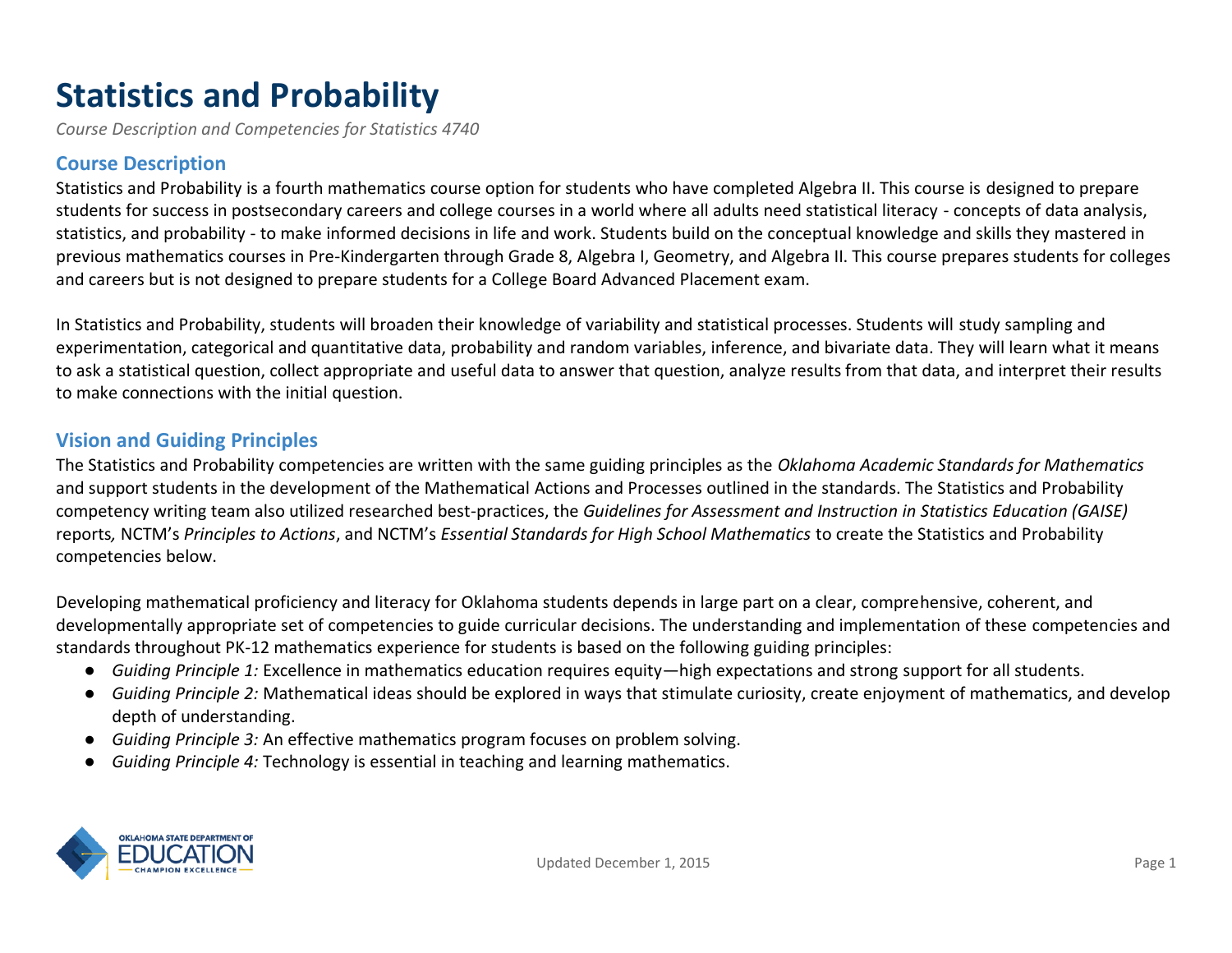## **Statistics and Probability Competencies**

#### **Oklahoma Mathematical Actions and Processes.**

*The incorporation of the Oklahoma Mathematical Actions and Processes<sup>1</sup> were identified to be essential in the overall progression of PK-12 mathematics education. Throughout the implementation of the included competencies, it is essential to connect students to the holistic nature of mathematics that is represented within the Mathematical Actions and Processes*. *Throughout their PK-12 mathematical experience, students will:*

**Develop a Deep and Flexible Conceptual Understanding.** Demonstrate a deep and flexible conceptual understanding of mathematical concepts, operations, and relations while making mathematical and real-world connections.

**Develop Accurate and Appropriate Procedural Fluency.** Pursue efficient procedures for various computations and repeated processes based on a strong sense of numbers. They will develop a sophisticated understanding of the development and application of algorithms and procedures.

**Develop Strategies for Problem Solving.** Analyze the parts of complex mathematical tasks and identify entry points to begin the search for a solution. They will select from a variety of problem solving strategies and use corresponding multiple representations (verbal, physical, symbolic, pictorial, graphical, tabular) when appropriate. They will pursue solutions to various tasks from real-world situations and applications that are often interdisciplinary in nature. They will find methods to verify their answers in context and will always question the reasonableness of solutions.

**Develop Mathematical Reasoning.** Explore and communicate a variety of reasoning strategies to think through problems. They will apply their logic to critique the thinking and strategies of others to develop and evaluate mathematical arguments, including making arguments and counterarguments and making connections to other contexts.

**Develop a Productive Mathematical Disposition.** Hold the belief that mathematics is sensible, useful and worthwhile. They will develop the habit of looking for and making use of patterns and mathematical structures. They will persevere and become resilient, effective problem solvers.

**Develop the Ability to Make Conjectures, Model, and Generalize.** Make predictions and conjectures and draw conclusions throughout the problem solving process based on patterns and the repeated structures in mathematics. They will create, identify, and extend patterns as a strategy for solving and making sense of problems.

**Develop the Ability to Communicate Mathematically.** Discuss, write, read, interpret and translate ideas and concepts mathematically. As they progress, students' ability to communicate mathematically will include their increased use of mathematical language and terms and analysis of mathematical definitions.

 $1$  The Mathematical Actions and Processes were included in the 2015 revisions of the Oklahoma Academic Standards for Mathematics. Each of the seven components is based on the Process Standards produced by the National Council of Teachers of Mathematics in 2000 and the interwoven strands of Mathematical Proficiency identified in the 2001 National Research Council report, Adding it Up.

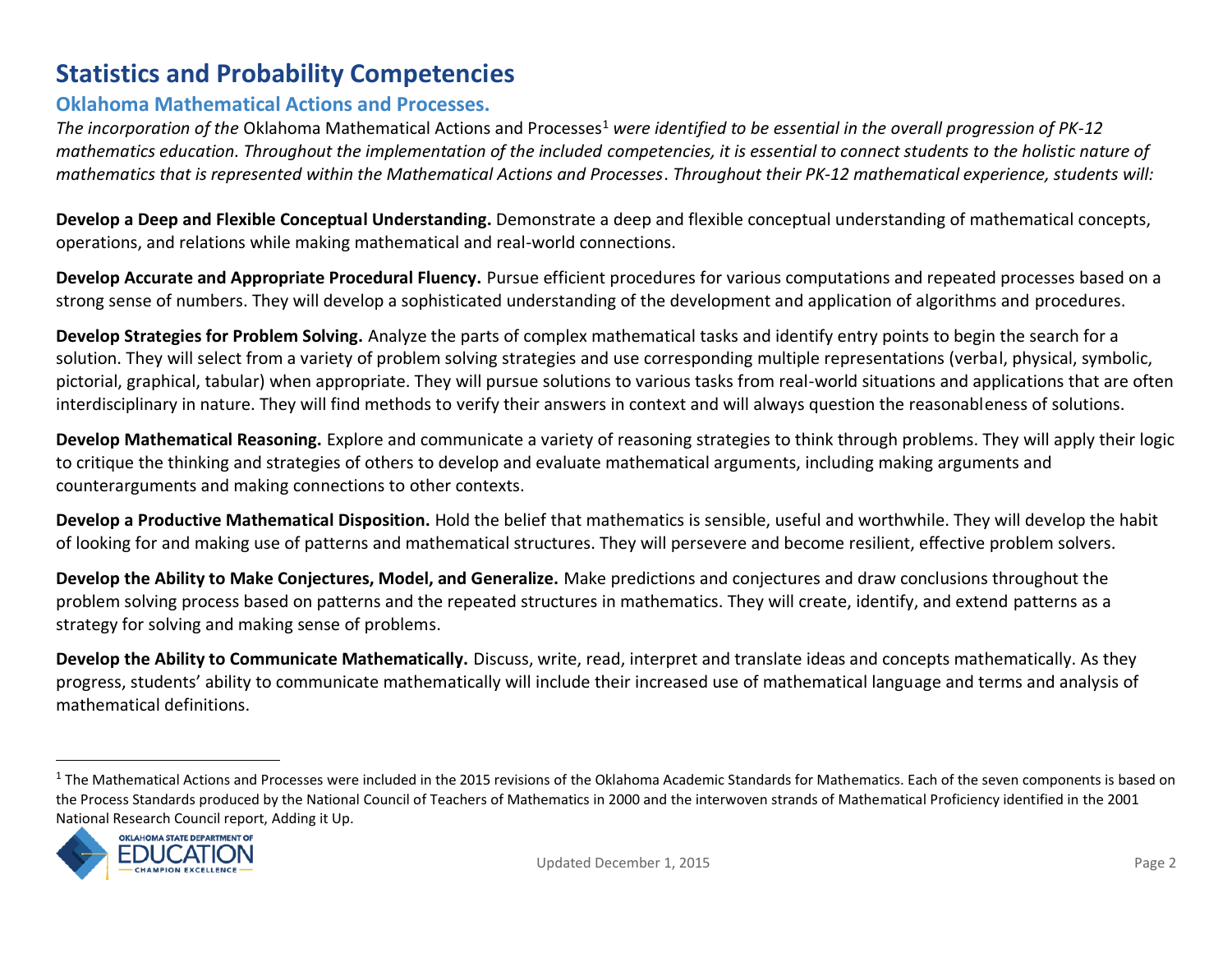## **Statistics and Probability Competencies (S)**

## **Statistical Questions (Q)**

*Statistically educated students apply mathematical actions and processes to formulate statistical questions that can be investigated with data.* 

#### **S.Q.1 Students will understand the distinction between mathematical models and statistical models.**

**S.Q.1.1** Distinguish among different sources of variability, including measurement, natural, induced, and sampling variability.

**S.Q.1.2** Formulate meaningful statistical questions to clarify the problem at hand.

## **S.Q.2 Students will distinguish between the distribution of a population, a distribution of sample data, and a sampling distribution.**

- **S.Q.2.1** Distinguish between sample statistics and population parameters.
- **S.Q.2.2** Recognize a population distribution has fixed values of its parameters and that these parameter values are typically unknown.
- **S.Q.2.3** Recognize that a sample data distribution is taken from a population distribution and the data distribution is what is seen in practice.
- **S.Q.2.4** Recognize a sampling distribution is the distribution of a sample statistic (such as a sample mean or a sample proportion) obtained from repeated samples.

## **S.Q.3 Students will identify differences between categorical and quantitative data.**

- **S.Q.3.1** Determine whether categorical or quantitative data is appropriate to answer a statistical question.
- **S.Q.3.2** Compare and contrast different potential graphical or visual representations given the same data set.

## **Collect Data (CD)**

*Statistically educated students apply mathematical actions and processes to collect, organize, and display data to answer statistical questions.*

## **S.CD.1 Students will distinguish among different types of study designs for collecting data and know the scope of inference for each design type.**

- **S.CD.1.1** Distinguish among sample surveys, experiments, and observational studies.
- **S.CD.1.2** Justify which study design will best answer a given research question.
	- **S.CD.1.2.1** Determine the appropriate scope of inference for generalizing results.
	- **S.CD.1.2.2** Explain how sample size impacts the precision with which generalizations can be made.
	- **S.CD.1.2.3** Determine when a cause and effect inference can be drawn from an association, based on how the data were collected.

## **S.CD.2 Students will identify common sources of bias and the role of randomization in study design.**

**S.CD.2.1** Explain how randomization and sources of bias impact the results of a study.

**S.CD.2.2** Understand the different roles of random selection and random assignment in study design.

## **S.CD.3 Students will plan and conduct a study to answer a statistical question.**

**S.CD.3.1** Compare and contrast the benefits of different sampling techniques.

**S.CD.3.2** Implement a reasonable randomization method for selecting a sample or for assigning treatments in an experiment.

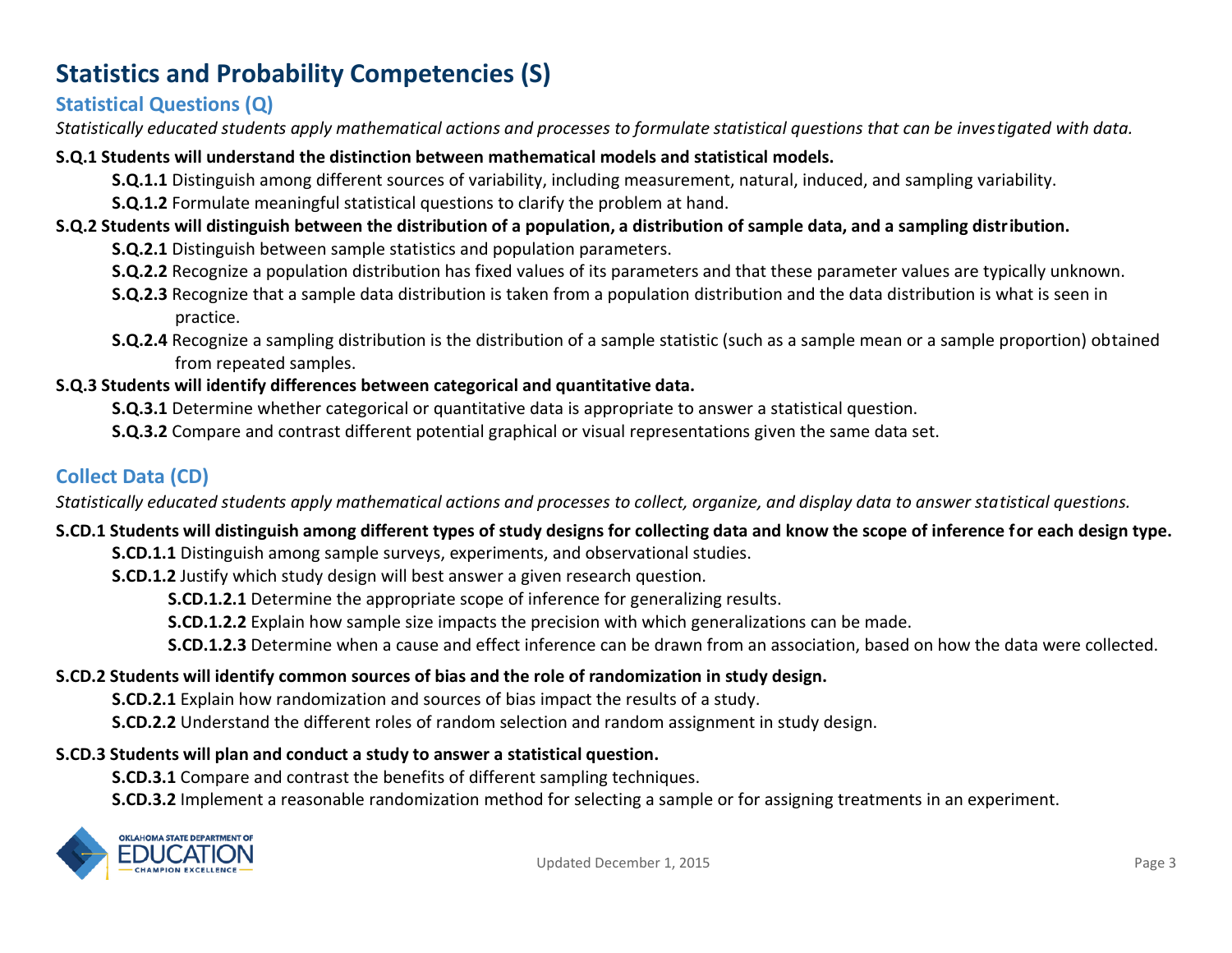#### **Collect Data (CD)** *continued*

#### **S.CD.4 Students will create sample data distributions and sampling distributions.**

- **S.CD.4.1** Create a sample data distribution by taking a sample from a known defined population and summarizing the data in the distribution.
- **S.CD.4.2** Create a sampling distribution of a statistic by taking repeated samples from a population (either hands-on or by simulation with technology).

## **Analyze Data (AD)**

*Statistically educated students apply mathematical actions and processes to select and use appropriate statistical methods to analyze data.*

#### **S.AD.1 Students will use distributions of quantitative and categorical data to identify the key features of the data collected in context.**

**S.AD.1.1** Summarize and represent the distribution for univariate quantitative data.

**S.AD.1.1.1** Describe the shape of the distribution.

**S.AD.1.1.2** Describe and analyze the measures of center for the distribution.

**S.AD.1.1.3** Describe and analyze the patterns in variability for the distribution.

**S.AD.1.1.4** Describe and analyze any outliers, gaps, or other unusual features in the distribution.

**S.AD.1.2** Select and create an appropriate display, including dot plots, histograms, and box plots, for univariate data.

**S.AD.1.3** Use statistics appropriate to the shape of the data distribution to compare center & variability of two or more different data sets. **S.AD.1.4** Describe and analyze the distribution of univariate categorical data.

#### **S.AD.2 Students will use the mean and standard deviation of a data set to fit it to a normal distribution and to estimate population percentages.**

**S.AD.2.1** Use calculators, computers, or tables to estimate areas under the normal curve.

**S.AD.2.2** Recognize that there are data sets for which such a procedure is not appropriate.

#### **S.AD.3 Students will compare two or more groups by analyzing distributions.**

**S.AD.3.1** Construct appropriate parallel graphical displays of distributions.

**S.AD.3.2** Use numerical attributes of distributions to make comparisons between distributions.

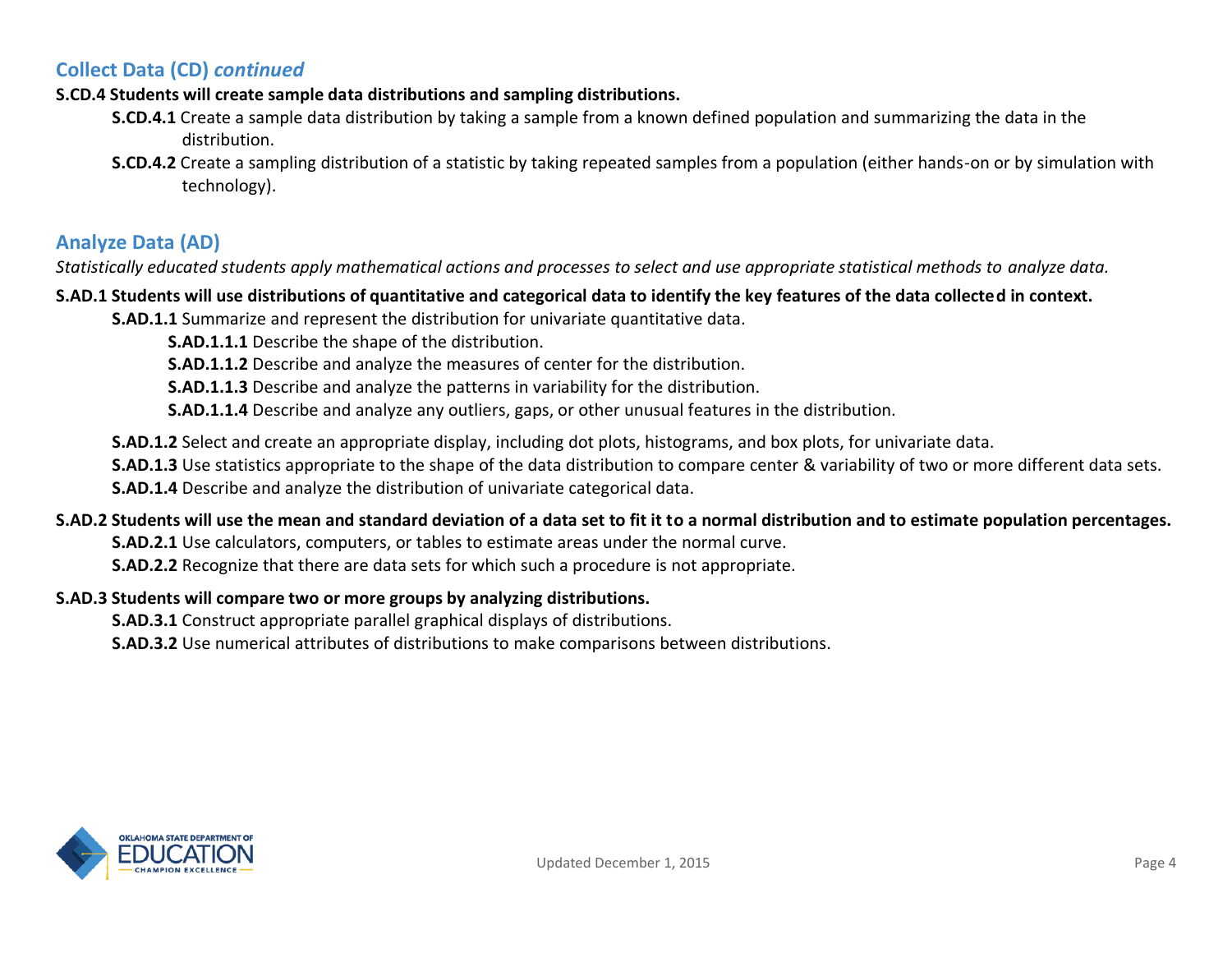## **Analyze Data (AD)** *continued*

#### **S.AD.4 Students will analyze associations between two variables.**

- **S.AD.4.1** Create two-way tables for bivariate categorical data and analyze for possible associations between the two categories using marginal, joint, and conditional frequencies.
- **S.AD.4.2** Make predictions and draw conclusions from linear regression models from two-variable quantitative data.

**S.AD.4.2.1** Analyze scatter plots for patterns, linearity, outliers, and influential points.

**S.AD.4.2.2** Use residual plots to determine the reasonableness of a linear fit.

**S.AD.4.2.3** Interpret the slope and intercept of a linear model in the context of the data.

**S.AD.4.2.4** Using technology, compute and interpret the correlation coefficient of a linear fit.

**S.AD.4.2.5** Understand the implications of extrapolating to make predictions.

#### **S.AD.5 Students will make statistical inferences and evaluate claims from studies.**

**S.AD.5.1** Construct and interpret confidence intervals for the mean of a normally distributed population and for a population proportion. **S.AD.5.1.1** Explain how a sample statistic and a confidence level are used in the construction of a confidence interval.

**S.AD.5.1.2** Explain how changes in the sample size, confidence level, and standard error affect the margin of error of a confidence interval.

**S.AD.5.1.3** Construct a confidence interval for the mean of a normally distributed population with a known standard deviation.

**S.AD.5.1.4** Construct a confidence interval for a population proportion.

**S.AD.5.2** Use confidence intervals to evaluate claims.

**S.AD.5.2.1** Evaluate claims for a single population parameter.

**S.AD.5.2.2** Evaluate claims for the difference between two population parameters or treatment effects.

#### **Interpret Results (IR)**

*Statistically educated students apply mathematical actions and processes to develop and evaluate inferences and predictions based on data.*

#### **S.IR.1 Students will interpret and communicate the results of a statistical analysis in context.**

- **S.IR.1.1** Recognize when the difference between two sample proportions or two sample means is due to random variation or if the difference is statistically significant.
- **S.IR.1.2** Understand the concept of a confidence interval, including the interpretation of confidence level, margin of error, and statistical significance.
- **S.IR.1.3** Develop inferences or predictions to construct resulting decisions or recommendations.
- **S.IR.1.4** Create and evaluate recommendations for areas of future research.

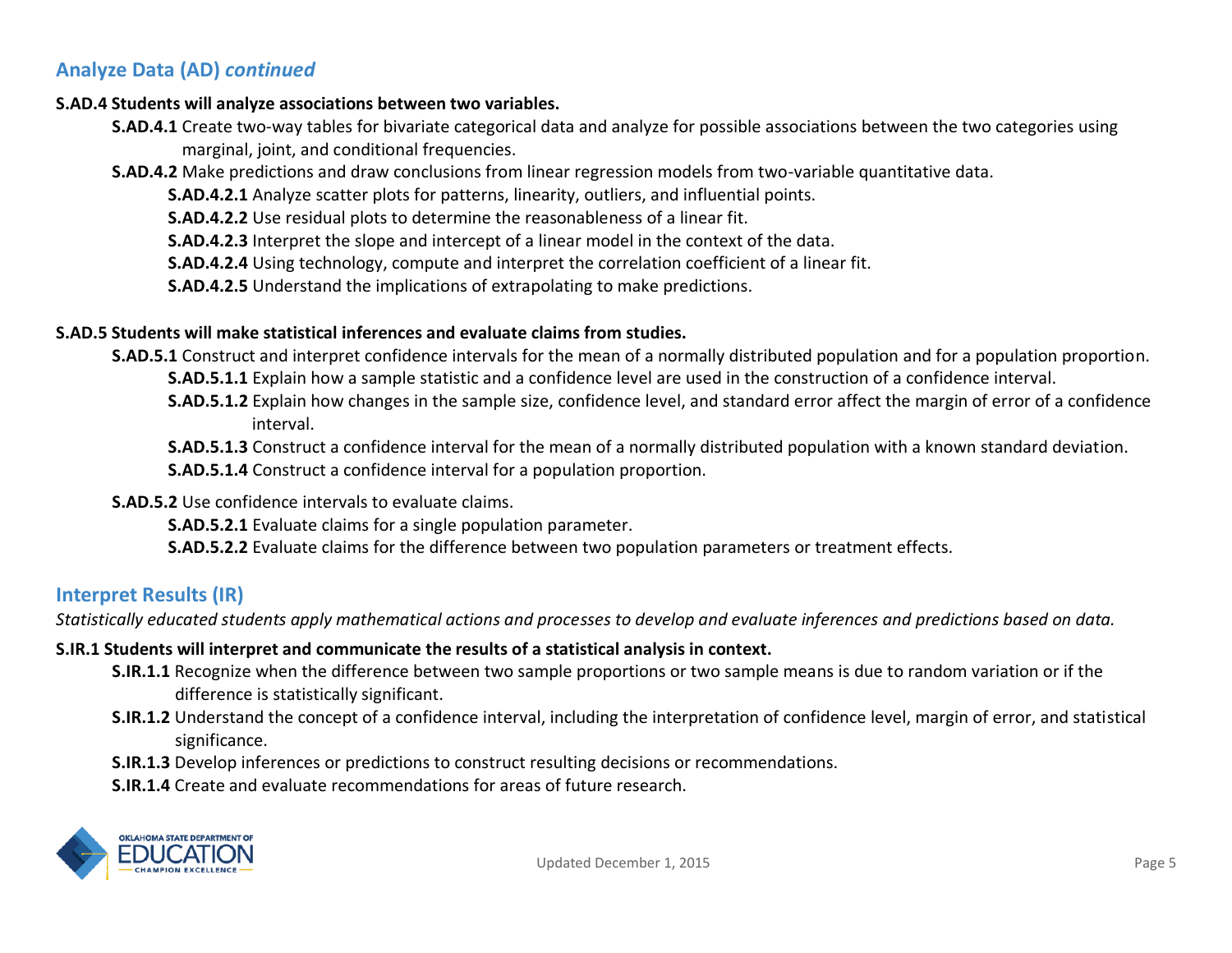#### **Interpret Results (IR):** *continued*

#### **S.IR.2 Students will evaluate practical implications of statistical significance, or lack thereof.**

**S.IR.2.1** Develop and critique arguments for practical implications based on statistical significance.

**S.IR.2.2** Differentiate between correlation and causation when describing the relationship between two variables.

**S.IR.2.3** Identify potential lurking variables which may explain an association between two variables.

#### **S.IR.3 Students will critique news stories and journal articles to evaluate claims and conclusions.**

**S.IR.3.1** Evaluate strengths and weaknesses in the studies or methods used to generate the data.

**S.IR.3.2** Evaluate the statistical validity of claims made in the story/article.

## **Probability (P)**

*Statistically educated students apply mathematical actions and processes to understand and apply basic concepts of probability.*

#### **S.P.1 Students will connect basic probability concepts to statistical analysis.**

**S.P.1.1** Describe events as subsets of a sample space.

- **S.P.1.2** Describe the relationship between theoretical and empirical probabilities using the Law of Large Numbers.
- **S.P.1.3** Determine probabilities, including joint probabilities, conditional probabilities, probabilities of independent events, probabilities of dependent events. Interpret the results.

**S.P.1.3.1** Understand that two events A and B are independent if the probability of A and B occurring together is the product of their probabilities, and use this characterization to determine if two events are independent.

**S.P.1.3.2** Understand and calculate the conditional probability of A given B as P(A and B)/P(B).

**S.P.1.3.3** Interpret independence of A and B as saying that the conditional probability of A given B is the same as the probability of A.

#### **S.P.1.4** Construct and analyze two-way frequency tables of data.

**S.P.1.4.1** Use a two-way table as a sample space to decide if events are independent.

**S.P.1.4.2** Use a two-way table to evaluate conditional probabilities.

**S.P.1.5** Use counting techniques including permutations and combinations to solve mathematical and real-world problems, including determining probabilities of compound events.

#### **S.P.2 Students will use probability to make decisions.**

**S.P.2.1** Calculate the expected value (weighted average) of a discrete random variable as the mean of its probability distribution.

**S.P.2.2** Analyze decisions and strategies using probability concepts and expected values.

**S.P.2.3** Analyze decisions about statistical significance based on reported p-values.